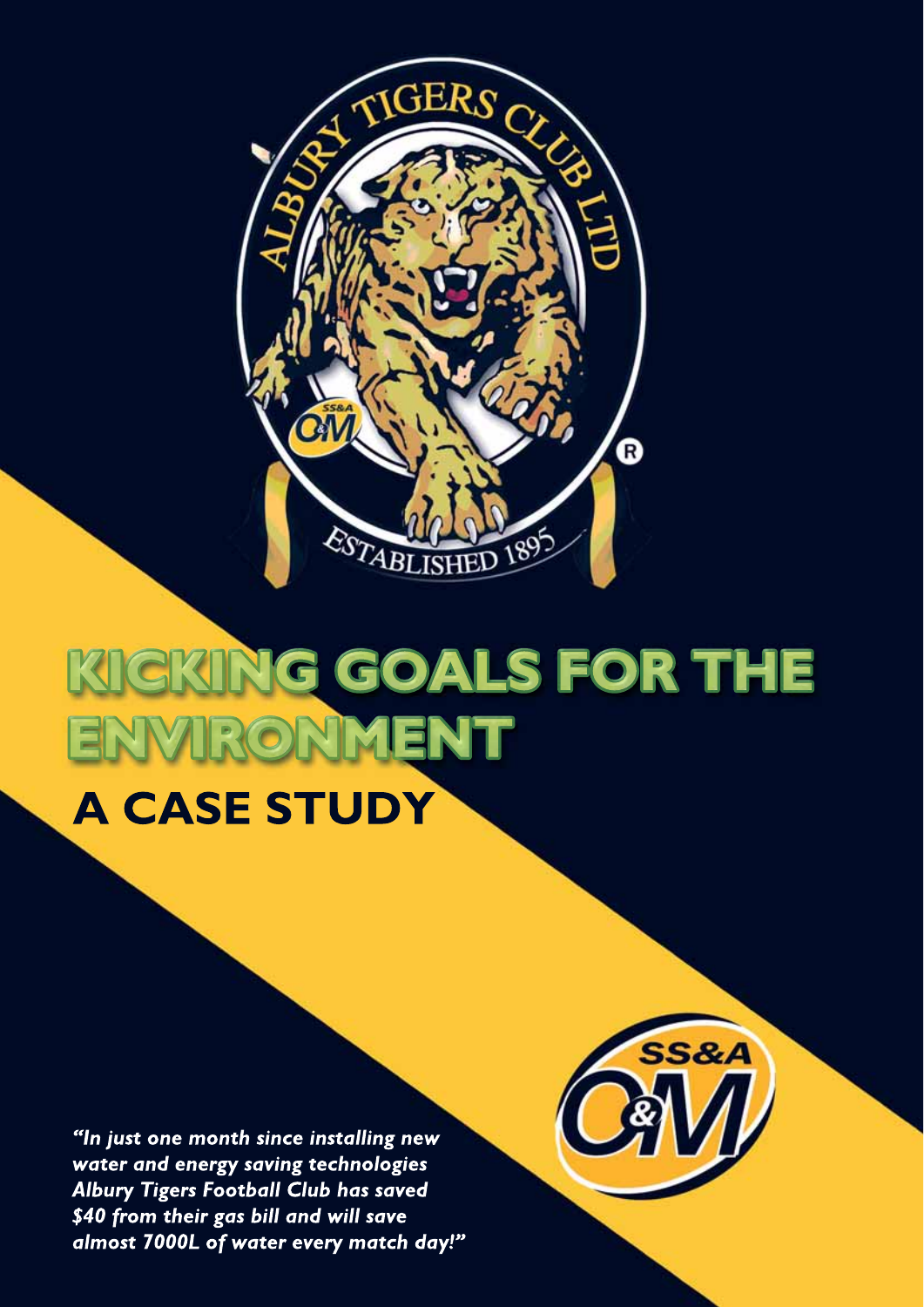## **How Albury Tigers Football Club is**



**Case Study**: Prepared by Kicking Goals for the Environment Project Team (Ovens and Murray Football League and North East Greenhouse Alliance)

**Prepared**: May 2008

#### *In just one month since installing new water and energy saving technologies Albury Tigers Football Club has saved \$40 from their gas bill and will save almost 7000L of water every match day!*

With the first home game of the 2008 season played at the club in late April, the club hopes to see continued improvement in its water and energy consumption throughout the season.



#### **The project**

'Kicking Goals for the Environment' is a collaborative project between Ovens and Murray Football League and North East Greenhouse Alliance. The project is partly funded by the Department of the Environment and Water Resources, under the Australian Government's Low Emissions Technology and Abatement – Strategic Abatement program and by the Victorian Government's Smart Water Fund.

There are 10 football clubs in the Ovens and Murray League, across the North East of Victoria. Three of those clubs are in the Albury area. Each club was audited in early 2007 to establish their current water and energy usage at the time and recommendations were made for the best ways that each club could save water and energy.

Not only did this mean that clubs would become more sustainable by conserving water and reducing greenhouse gas emissions, they would also save money.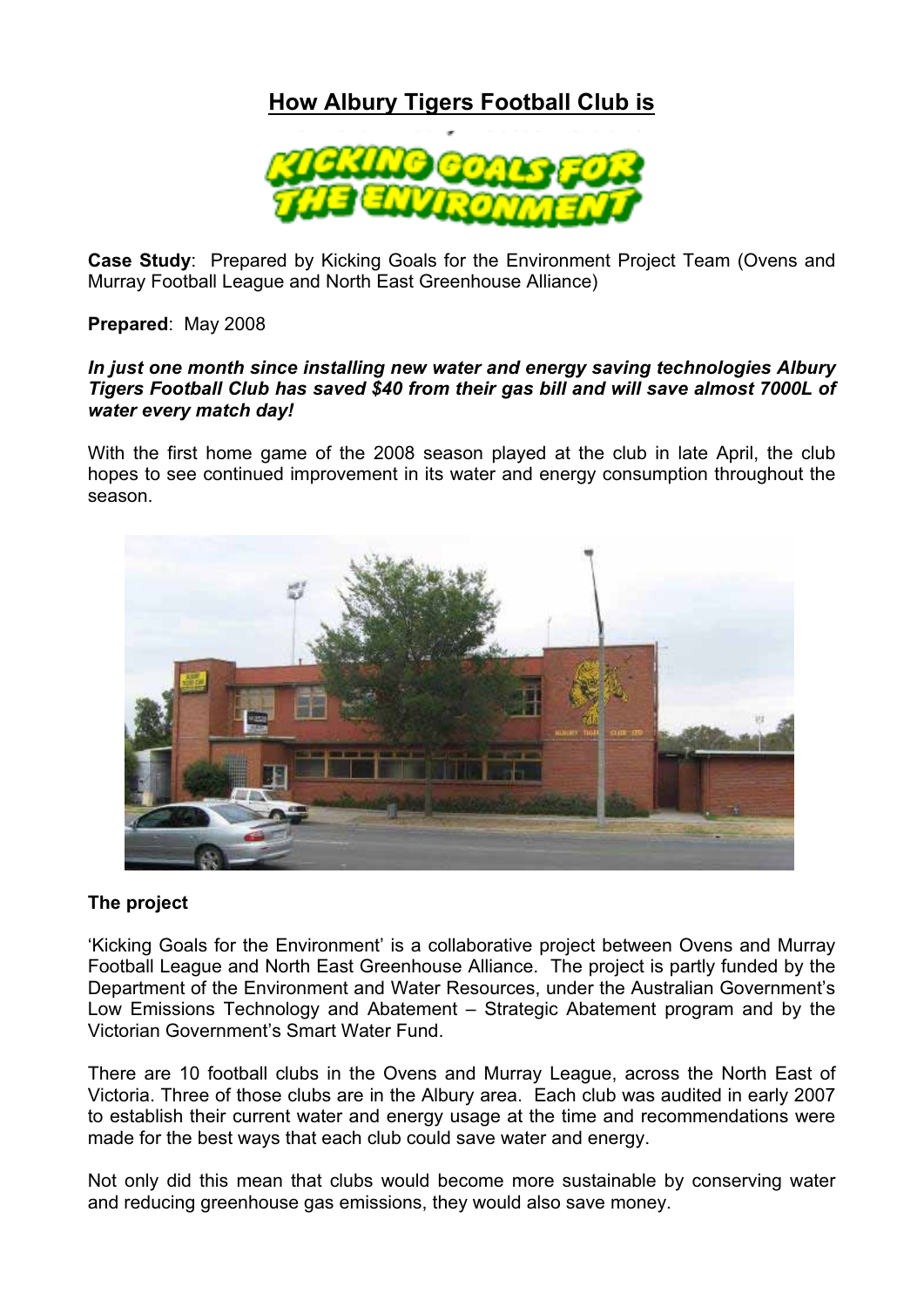The project provided funding to each of the clubs to install \$7,000 worth of water saving technologies and \$7,000 worth of energy saving technologies. The reports also included a number of recommendations that can be implemented at low cost but still achieve large savings – for example, simple actions such as turning off the lights.

The project also has a significant media focus to encourage the clubs, players and their supporters to use energy and water more efficiently at the football and at home.



### **What has the club installed?**  *Energy Saving:*

A significant energy cost identified as part of the audits of the clubs was the heating of water for the showers. There are up to three nights of training held at the club each week, plus 130 players and umpires showering every Saturday. Prior to the audit, water was heated using an older style gas hot water system that heated water all week, even if the showers were not going to be used on that day.

Under the project, the Albury Tigers installed a new heat pump system that operates on a timer so that the water is only heated up a couple of hours before it's required. The insulation in its storage tanks is so efficient that water heated on a Saturday will still be hot enough for use if there is a match being

played on the Sunday. The club staff don't have to adjust the timers at all and there is a manual override if hot water is required on another day.

After less than one month of operation the Tigers' gas bill showed a \$40 reduction from the same period last year. This equates to 3.4 GJ of gas saved and 225kg of greenhouse gases that have not been emitted. Further energy savings have been made since the installation of low-flow shower heads and aerators on the basin taps.

'This is a great result' said Greg Dawson from the Tigers, 'considering we are yet to host a home game so the savings will be even greater in the next billing period'. With energy prices expected to rise significantly in the next few years these achievements place the Tigers in a position where they can look forward to lower bills rather than significant increases.

*This season the club expects to save \$450 from their gas bill or 39 GJ of gas = 2.6 tonnes of greenhouse gases not emitted!* 

*Already this year the Tigers are using 200MJ less gas per day than 2007 and their daily average electricity usage has dropped by 40kWh – even before the season started!*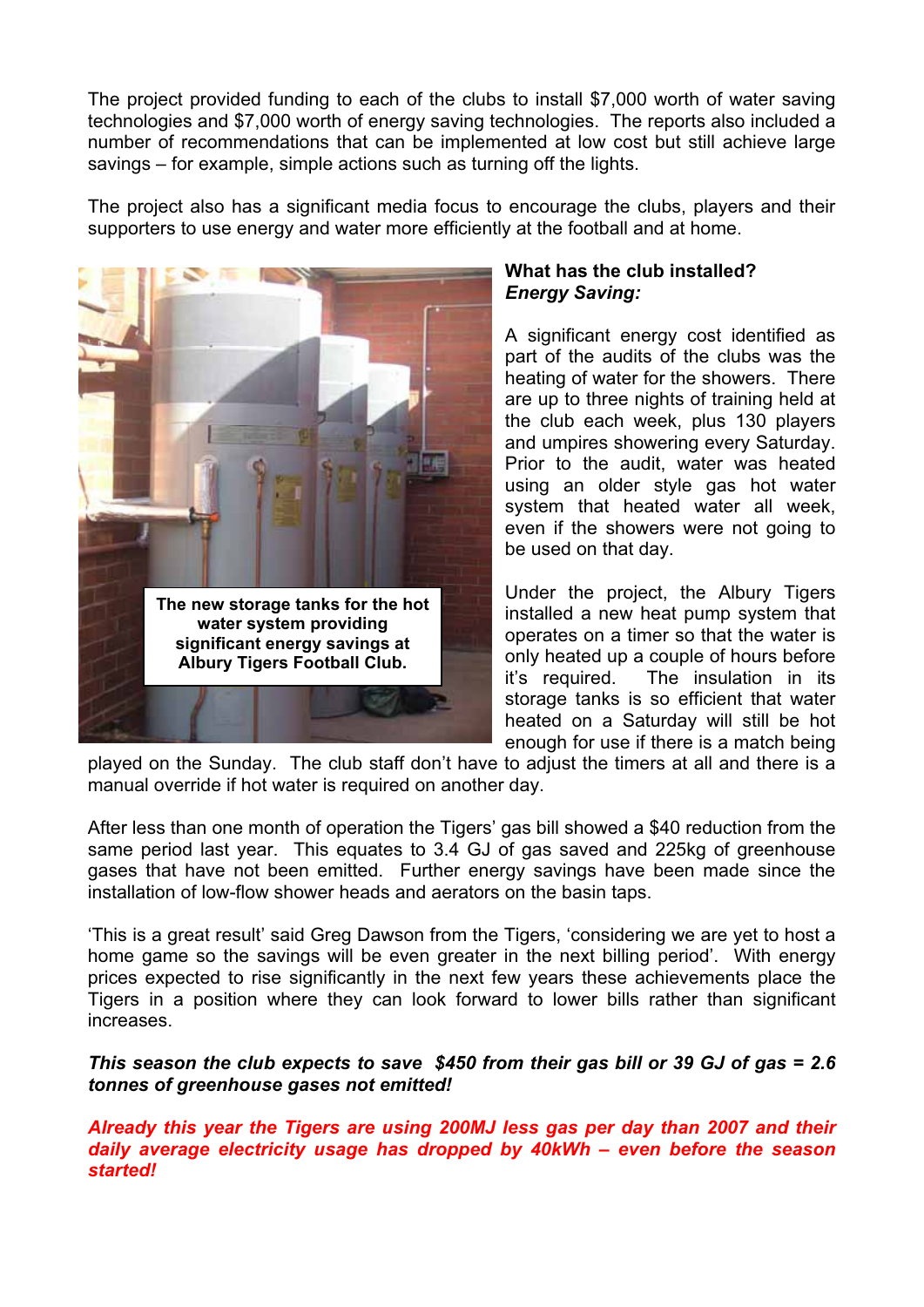

#### *Water Saving:*

Faced with the recent drought and water restriction in the area, water usage for ovals is a significant issue for sporting clubs. The start of the 2007 O&M season was altered so that matches were only played at clubs that had usable grounds, which affected some clubs' operations.

Watering of ovals is the major use of water at Albury Tigers. With predictions of reduced rainfall into the future due to the effects of climate change, watering of ovals is likely to remain a major concern.

The Tigers investigated the installation of rainwater tanks to meet their water needs, however, at around \$15,000, the current cost of capturing enough water to ensure the ground could be watered to the required standard fell outside the budget for this project. Other funding avenues have also been investigated. The club currently has a bore water allocation and intends to investigate the rainwater tanks at a later stage. It has also discussed the option of utilising the savings made through this project to install rainwater tanks. Water to the clubhouse and public toilets is supplied through the mains system. Low-flow shower heads, aerators on basin taps and half flush toilets have been installed.

The club estimates that on match days at least 7000L of water will be saved through these measures which will also save the club money.

Outcomes from water efficient products include:

- reducing water used in toilet cisterns from 10L per flush to 3L on half flush
- new showerheads have reduced significantly the flow rate to 7.5L/min
- aerators in the basin taps which are cheap and relatively easy to install have also reduced the water flow rate by about half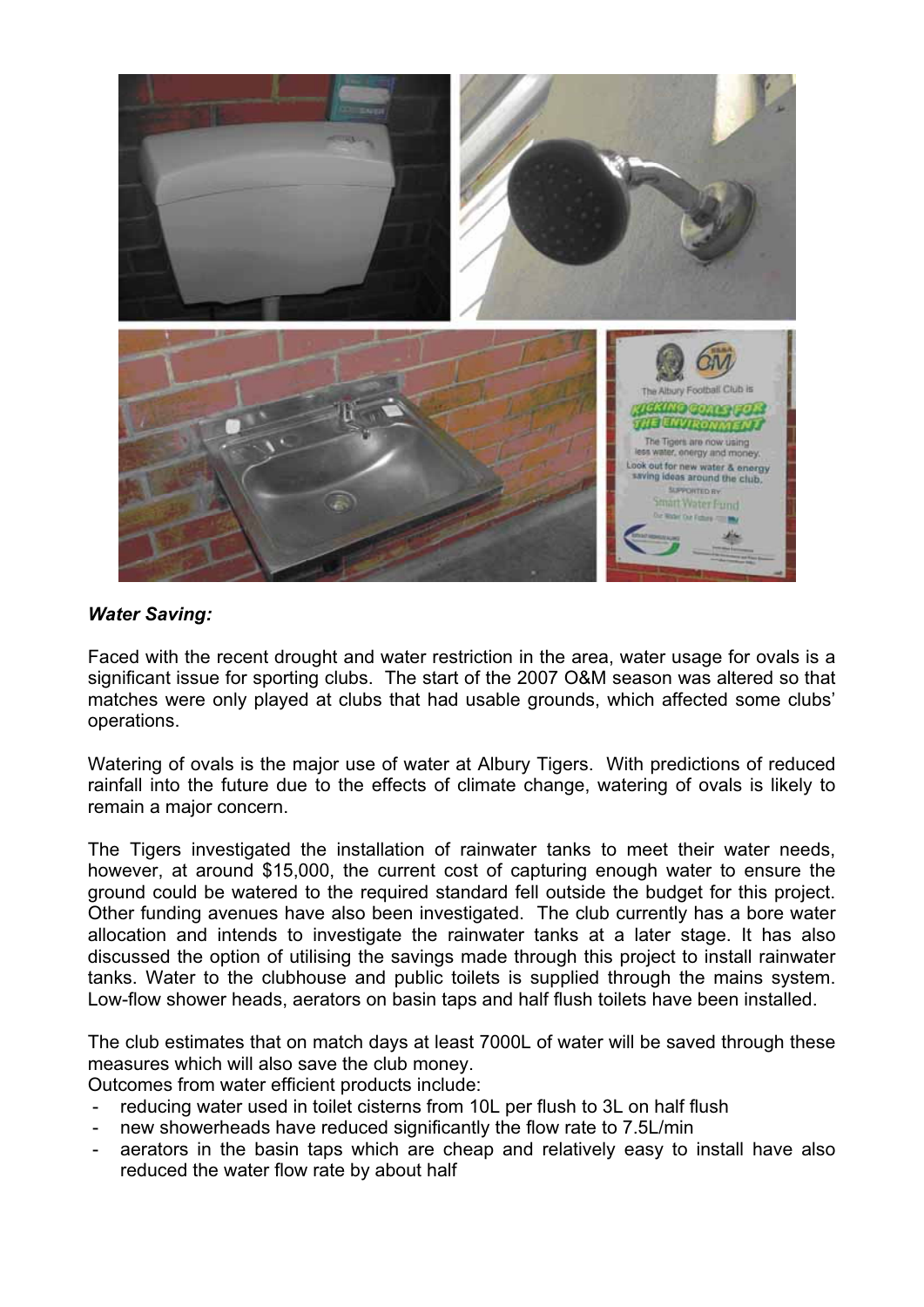#### *This season the club expects to save over 168,000L of water and \$140 off its water bills!*

#### **What worked well for this project?**

- audits were good to set the scene and get everyone thinking about what could be done
- the project gave the clubs funding and motivation to do something to improve their sustainability
- using local tradespeople increased community participation and ownership of the project
- clubs like Albury that have a paid staff member obviously have the advantage of utilising that staff member to progress the project

#### **What would the club/project team do differently next time?**

A local energy and water auditor would have allowed more interaction between the club and the auditor/project after the reports were given to the clubs.

Clubs don't always have access to qualified advice about the best options for their situation, and may need more assistance from the project management team to determine the best course of action.

Some clubs were contacted by companies selling options that weren't the most suitable for their circumstances and it was difficult for clubs to work through this information without assistance.

#### **What is Albury Tigers' plan for the future?**

The club will investigate options for installing rainwater tanks and may look to the O&MFL for assistance with future grant applications, e.g. Australian Government Community Water Grants. The club may also investigate the possibility of recycling water used within the club facilities to water the oval.

#### **Contacts/Further information:**

**Greg Dawson Secretary Manager – Albury Tigers**  alburytigers@bigpond.com **The Solar Specialists – installed heat pumps**  stuart@thecolarspecialists.com.au **B&J Fenton plumbing – installed showerheads, toilets and aerators**  Phone 02 60 593127 **Ovens and Murray Football Club**  www.omfl.vcfl.com.au **North East Greenhouse Alliance**  www.negha.org.au **Smart Water Fund website**  www.smartwater.com.au **Department of the Environment, Water, Heritage and the Arts**  www.environment.gov.au **Department of Climate Change**  www.greenhouse.gov.au **Water Efficiency Labelling and Standards (WELS)**  www.waterrating.gov.au